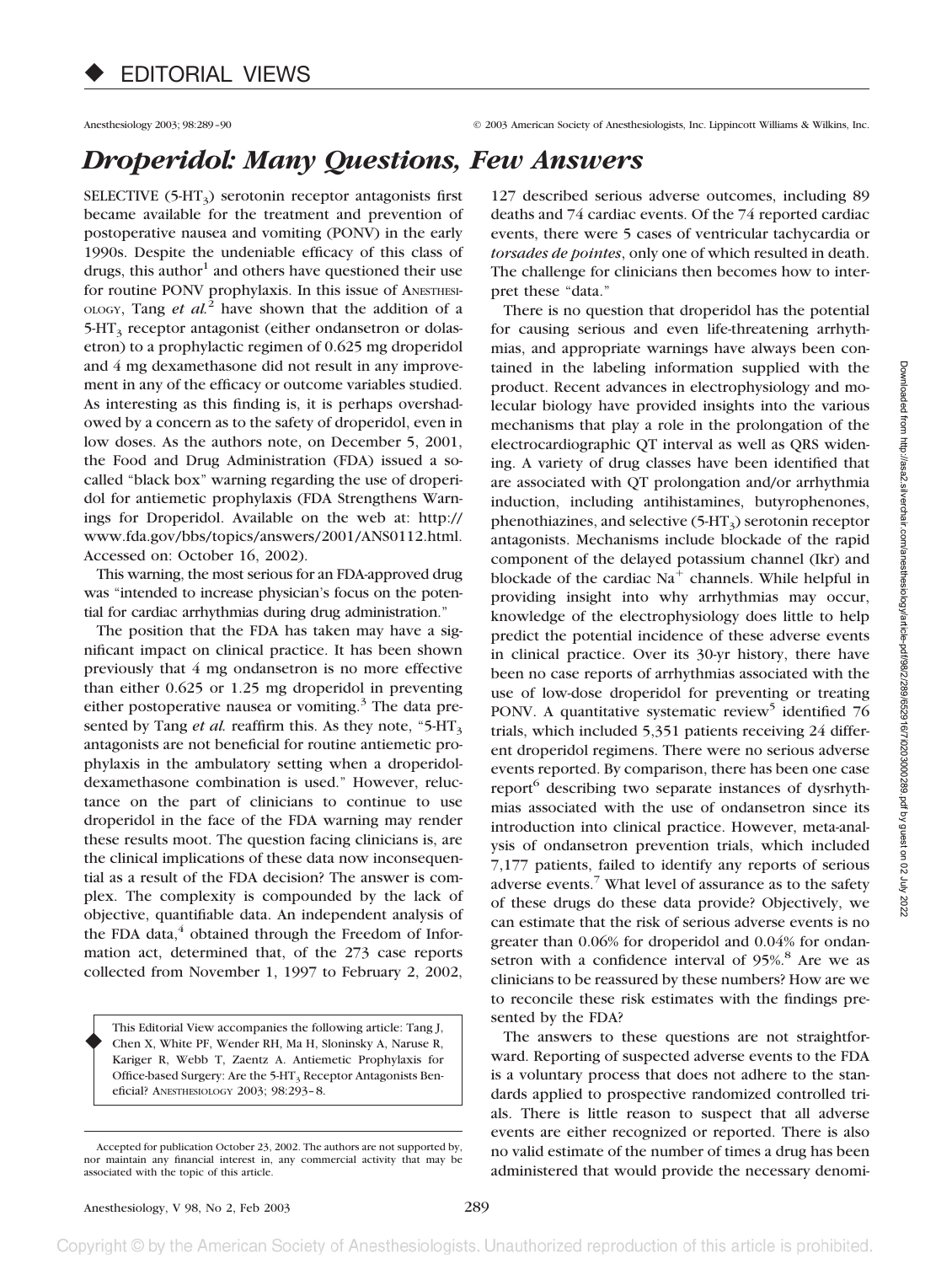nator for a true risk estimate. Worse still, an "association" of adverse events with drug administration cannot be used to prove cause and effect. At the same time, it must be noted that over the past 25 yr, 20% of new drugs have either acquired a black box warning or been withdrawn after being approved initially by the FDA,<sup>9</sup> presumably at least in part from voluntary reporting of serious adverse events not recognized during preapproval clinical trials. Nevertheless, a valid estimate of risk is a prerequisite for evidence-based practice. The notion of *primum non nocere* is a cornerstone of medical practice. Furthermore, risk cannot be evaluated in isolation. It is, after all, the risk-benefit ratio that is the determining factor when considering whether a given risk is acceptable. A high risk of serious adverse events that might be acceptable for therapies directed at life-threatening conditions would be totally unacceptable when considering elective therapies, such as prevention of postoperative nausea and vomiting.

What then constitutes an acceptable risk for therapies directed at preventing or treating postoperative nausea and vomiting? Obviously, adverse events can span the spectrum from annoying to life-threatening. Our tolerance for the acceptability of the risk would then likely be a function of the perceived severity of the event. Does the problem become simplified if we consider only the most extreme case of serious adverse events that are life-threatening? It is perhaps tempting to assume that *any* risk of death associated with the administration of an antiemetic is unacceptable. Yet, if we hold rigidly to this position, we would effectively eliminate all currently available antiemetics from clinical use. It also assumes that there is no risk associated with *not* administering an antiemetic. While the risk of serious adverse events associated with postoperative vomiting is undoubtedly extremely low, the potential for serious consequences does exist. Is the risk of treatment greater than the risk of no treatment? Again, we have no data and thus cannot make a rational decision.

There are two well-recognized principles that may help explain why clinicians may have such difficulty in dealing effectively with this problem. The first, known as *loss aversion*, describes a tendency for individuals to be more sensitive to risk of loss than possibility of gain. The second, described as *mental accounting*, refers to the method employed by individuals to code and evaluate outcomes.10 As anesthesiologists, we are by nature myopically loss averse, realizing that there is always the very real possibility of seriously harming patients. The benefit to the patient from administering an anesthetic is rarely therapeutic. The anesthetic is in fact provided to make therapy (*i.e.*, surgery) possible. As a result, our mental accounting will always place great emphasis on

avoiding risky interventions, particularly in circumstances where the perceived benefit is judged to be small. The perceived risk associated with droperidol administration is an excellent example of this phenomenon. The only way to resolve this issue is to collect meaningful data. Only then can we rationally evaluate the true risk-benefit ratio for not only droperidol but other antiemetics as well. Neither the problem nor the solution is trivial. The need to effectively manage PONV, particularly given the volume of outpatient surgery currently being done in the U.S., has huge economic implications. The FDA has "committed to conducting a definitive pharmacokinetic and pharmacodynamic study to evaluate the effect of dose on QTc interval."<sup>11</sup> Unfortunately this represents a surrogate endpoint. The solution requires that we first establish an acceptable risk for antiemetic administration based on an estimate of the potential for adverse events associated with untreated postoperative vomiting. Second, prospective data collection must be undertaken to establish the risk associated not only with the administration of droperidol but also with other commonly used antiemetics. Failure to do so makes questioning the safety of droperidol or other antiemetics about as productive as arguing about how many angels can dance on the head of a pin.

**Phillip E. Scuderi, M.D.** Department of Anesthesiology, Wake Forest University School of Medicine, Medical Center Boulevard, Winston-Salem, North Carolina. pscuderi@wfubmc.edu

## **References**

1. Scuderi PE, James RL, Harris L, Mims GR III: Antiemetic prophylaxis does not improve outcomes after outpatient surgery when compared to symptomatic treatment. ANESTHESIOLOGY 1999; 90:360–71

2. Tang J, Chen X, White PF, Wender RH, Ma H, Sloninsky A, Naruse R, Kariger R, Webb T, Zaentz A: Antiemetic prophylaxis for office based surgery: are the 5-HT3 receptor antagonists beneficial? ANESTHESIOLOGY 2003; 98:293–8

3. Fortney JT, Gan TG, Graczyk S, Wetchler B, Melson T, Khalil S, McKenzie R, Parrillo S, Glass PS, Moote C, Wermeling D, Parasuraman TV, Duncan B, Creed MR: A comparison of the efficacy, safety, and patient satisfaction of ondansetron versus droperidol as antiemetics for elective outpatient surgical procedures. Anesth Analg 1998; 86:731–8

4. Norton R, Karan S, Bailey P: The FDA droperidol warning: is it justified? Anesthesiology 2002;96:A1196

5. Henzi I, Sonderegger J, Tramer MR: Efficacy, dose-response, and adverse effects of droperidol for prevention of postoperative nausea and vomiting. Can J Anaesth 2000; 47:537–51

6. Baguley WA, Hay WT, Mackie KP, Cheney FW, Cullen BF: Cardiac dysrhythmias associated with the intravenous administration of ondansetron and metoclopramide. Anesth Analg 1997; 84:1380–1

7. Tramer MR, Reynolds DJ, Moore RA, McQuay HJ: Efficacy, dose-response, and safety of ondansetron in prevention of postoperative nausea and vomiting: a quantitative systematic review of randomized placebo controlled trials. ANESTHE-SIOLOGY 1997; 87:1277–89

8. Hanley JA, Lippman-Hand A: If nothing goes wrong is everything all right? Interpreting zero numerators. JAMA 1983; 249:1743–5

9. Lasser KE, Allen PD, Woolhandler SJ, Himmelstein DU, Wolfe SM, Bor DH: Timing of new black box warnings and withdrawals for prescription medications. JAMA 2002; 287:2215–20

10. Benartzi S, Thaler RH: Myopic loss aversion and the equity premium puzzle. Quart J Econ 1995; 110:73–92

11. McCormick CG: FDA responds, continues watch (letter). APSF Newsletter 2002; 17:17